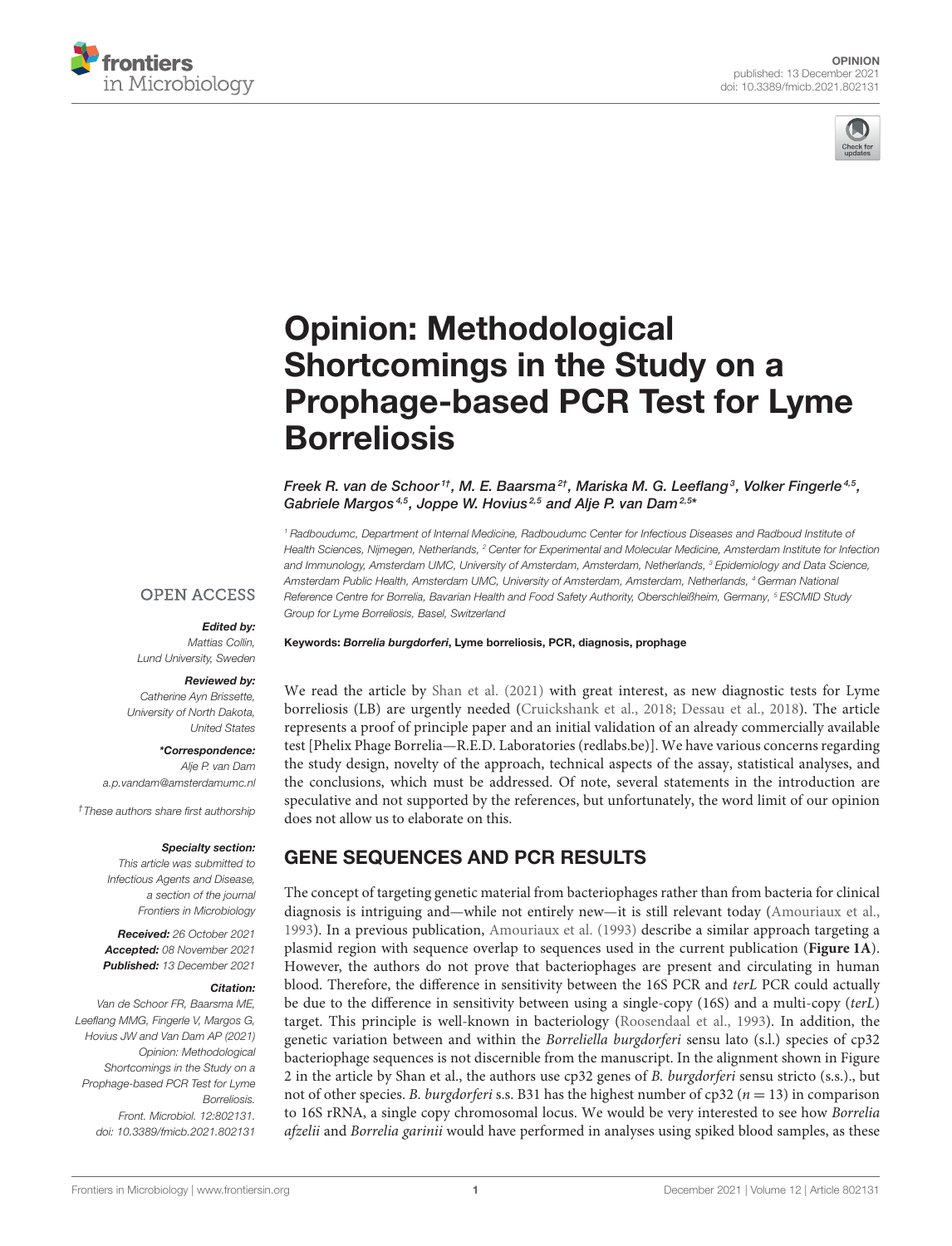are the most common genospecies causing clinical symptoms in Europe, but have—according to the authors' Table 1—fewer cp32 plasmids ( $n = 8$ ,  $n = 4$ , respectively). In their paper, the geographical origin of patients is not described, but the authors state that "patients were diagnosed by Dr. LT," referring to Louis Teulières, who is based in Paris, France, where—like in the rest of the European continent—LB is caused mainly by B. afzelii and B. garinii [\(Stanek et al., 2012\)](#page-3-5). However, the test method is based on the terL gene derived from the North American strain of B. burgdorferi s.s. B31. Furthermore, the authors include extremely low-positive signals in their results. Of the 23 healthy controls, 21 showed a positive signal in the terL PCR in at least one of the 12 samples. Whereas incidental carriage of Borrelia-DNA in blood of healthy persons, as suggested by the authors, might occur, it is highly unlikely that this would be found in over 90% of the population. This strongly suggests that at least some low-positive results represent unspecific signals or signals which are a result of DNA cross-contamination.

## SELECTION CRITERIA LB PATIENTS

Another concern is the patient selection and interpretation of the clinical data. The manuscript lacks any description of patient characteristics, and does not report inclusion or exclusion criteria. Absence of clear eligibility criteria may indicate selection bias. Criteria for patient selection in an LB-related diagnostic test accuracy study should be clear and unambiguous, for example based on European guidelines [\(Mygland et al., 2010;](#page-3-6) Stanek et al., [2011;](#page-3-7) [Hofmann et al., 2017\)](#page-3-8). The authors refer to the ILADS guideline [\(Cameron et al., 2014\)](#page-3-9), which in itself does not contain any diagnostic criteria. Without unambiguous criteria, one cannot ensure that these individuals were in fact patients with LB [\(Stanek et al., 2011;](#page-3-7) [Lantos et al., 2021\)](#page-3-10). It is also unclear what is meant by "early LD" and "late LD." Would Lyme neuroborreliosis (LNB) be classified as early or late LD, for example [\(Koedel and Pfister, 2017\)](#page-3-11)? Were there any LNB patients at all? If so, how were they diagnosed?

## STATISTICAL ANALYSIS

We attempted to replicate the analyses presented by the authors in their Figure 7, using SPSS version 25. The authors describe having used Mann-Whitney U-tests to compare early LB patients, late LB patients, and healthy volunteers (HVs). However, they do not describe precisely how the results from the different groups have been compared. Their original dataset contains six test results on whole blood (WB) and six on serum for each participant, but it is unclear whether they analyzed all results, if they analyzed the mean per participant or used any transformation of the data. We replicated the Mann-Whitney U-tests to test for a difference between the different participant groups, using the mean values of the six iterations of each test per participant. While the authors' reported means and the means calculated by us were identical, our  $p$ -values were inconsistent with those reported by the authors. Subsequent analyses using other aggregate functions (such as medians) as input for our statistical tests did not result in  $p$ -values consistent with those reported by the authors either (data not shown). In contrast, when we used the six iterations of the terL assay per participant separately, as if they were independent values, the levels of statistical significance match those reported by the authors. By doing so the authors seem to have artificially inflated their statistical power by increasing their sample size six-fold. This may have resulted in identical mean values, but incorrect and much lower p-values. More so, the results from serum and WB samples from one participant are not independent, as both measurements were done in the same person. Therefore, a Wilcoxon Signed-Rank test would have been more appropriate to compare serum and WB within one patient group. The authors do not describe what statistical test they used, but if this was a Mann-Whitney U-test as described in the Methods section, then this is inappropriate.

# THE CONCLUSIONS ARE NOT SUPPORTED BY THE DATA

The aforementioned considerations cast substantial doubt on the reliability of the results, but—when interpreted with caution do not undermine the value of the authors' hypothesis. Unfortunately, the conclusions drawn by the authors from the results are inappropriate. The authors state that their assay can distinguish early LB, late LB, and HVs. These conclusions are not supported by the data.

The mean/median copy numbers may be significantly different at a group level—even though we have shown in this manuscript's **[Figures 1B,C](#page-2-0)** and **[Supplementary Table 1](#page-3-12)** that they are not for most comparisons—but that does not imply diagnostic power. Only if there is little or no overlap between numeric values, will the assay be able to distinguish a patient from a non-patient. A simple scatterplot of the data shows there is a high degree of overlap between the groups. Subsequent ROCanalysis **[Figures 1C,D](#page-2-0)** on the mean/median copy numbers shows that—when a minimally acceptable specificity of 90% is applied the maximally attainable sensitivity is 62% (WB-MEAN: HV vs. early, cutoff at 1.275) or 57% (WB-MEAN: HV vs. late, cutoff at 1.283). This is worse than single-tier or modified two-tiered testing (MTTT) serology in EM and far worse than any type of serology in late LB [\(Leeflang et al., 2016;](#page-3-13) [Waddell et al., 2016;](#page-4-0) [Branda et al., 2017\)](#page-3-14). Additional ROC-analyses show that the ability to discriminate between early vs. late LB is even (much) worse (data not shown). Please note that these analyses were performed with a small number of samples (early:  $n = 13$ ; late:  $n = 42$ ; HV:  $n = 23$ ). It is much more likely that the assay lacks specificity and that many HVs had false-positive results, rather than suffer from asymptomatic B. burgdorferi infection, as the authors claim.

We must also point out that the manuscript suffers from flawed circular reasoning and over-interpretation. The fact that the groups differ with respect to the primary study parameter does not prove that they are LB patients or HVs. Participants' status as belonging to either group is the starting point for investigating potential differences in terL levels, not a conclusion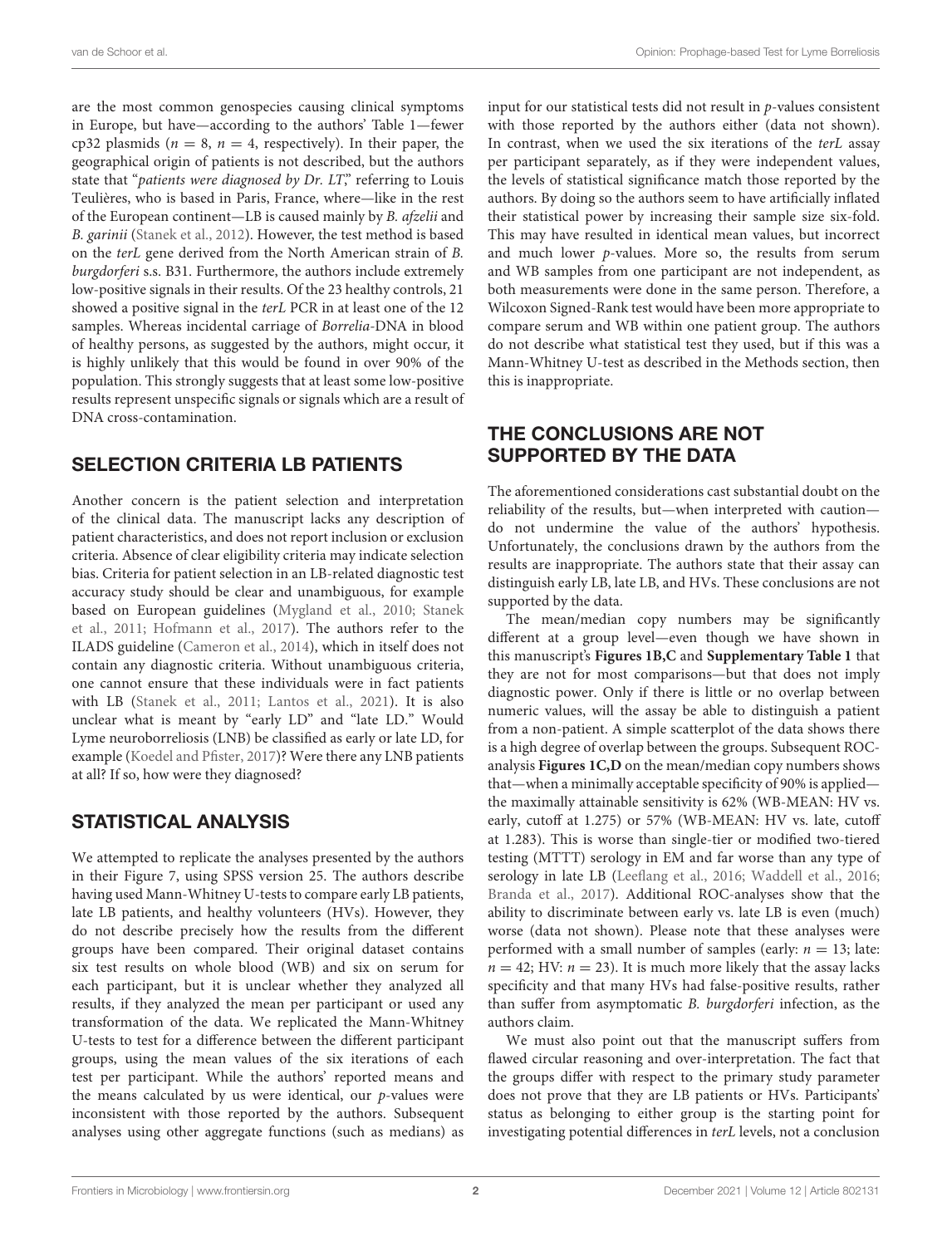

<span id="page-2-0"></span>FIGURE 1 | Alignment, individuals values of copies/PCR, and ROC analysis of copies/PCR. (A) Sequences published by [Amouriaux et al. \(1993\)](#page-3-3) and by [Shan et al.](#page-3-0) [\(2021\)](#page-3-0) (termed cp32-1 to cp32-9 and lp56, lines 2–9) were aligned in MEGA 5 [\(Tamura et al., 2011\)](#page-4-1). The alignment shows that there is some overlap between these sequences. The overlap starts at position 102 into the sequence published by [Amouriaux et al. \(1993\)](#page-3-3) (first line) and continues until pos 420. Dashes indicate the end of sequence used by Amouriaux. There are only two mismatches to cp32-1 and these are single base insertions. These data indicate that the cp32 terminal phage subunit gene region was already used as a target for diagnostic *Borrelia* PCR prior to the publication by Shan et al. (B,C) Even though the mean value of copies/PCR are significantly different in our analysis between late LB and healthy individuals, there is significant overlap between all groups. This was observed both in serum and *(Continued)*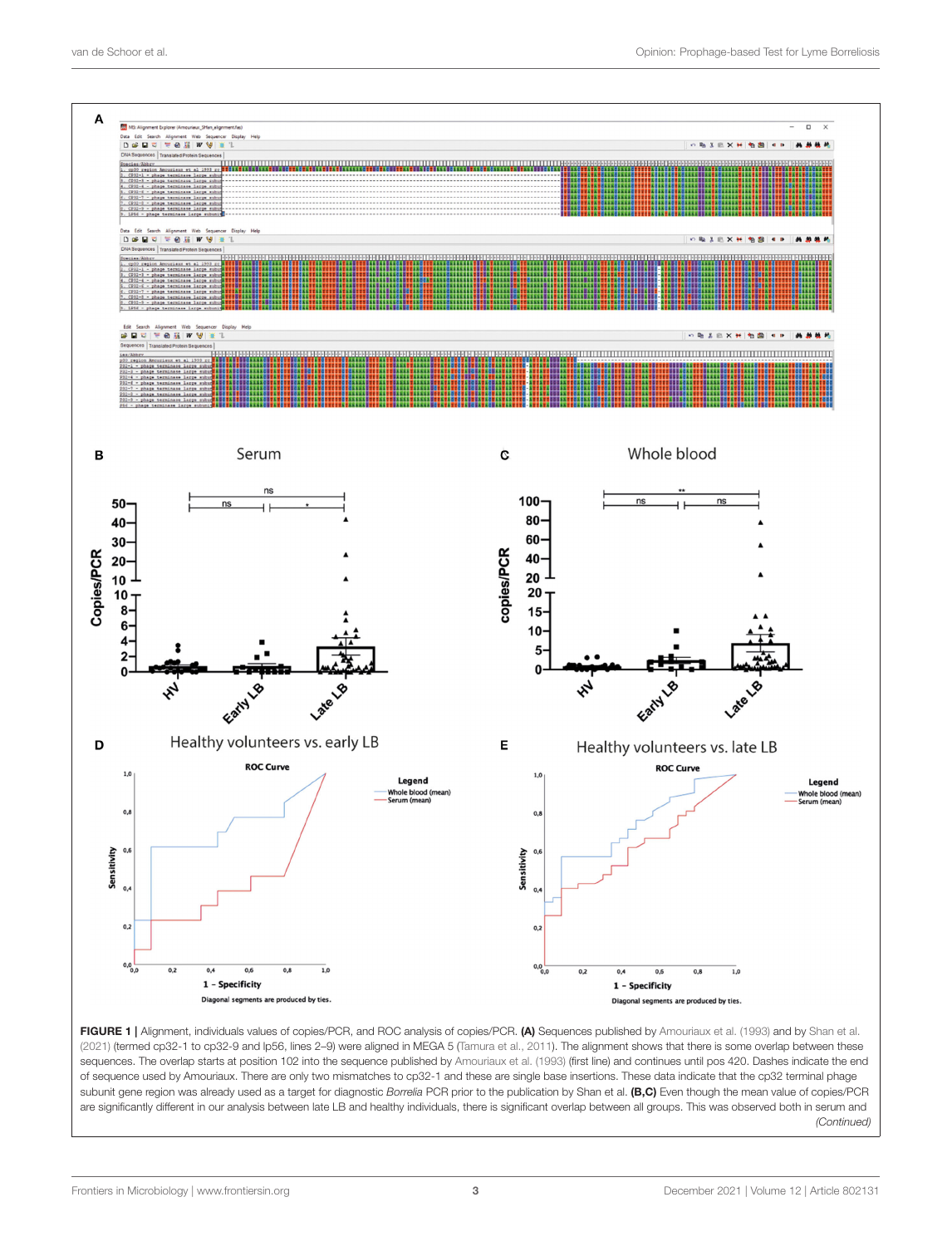FIGURE 1 | in WB. (D,E) ROC curves of mean values WB and serum. (C) Comparison of healthy volunteers to early LD. Whole blood AUC = 0.697(95%CI 0.496–0.899). Serum AUC = 0.400 (95%CI 0.187–0.612). (D) Comparison of healthy volunteers and late LD. Whole blood AUC = 0.738 (95%CI 0.618–0.858). Serum AUC = 0.622 (95%Cl 0.487-0.757). LB, Lyme borreliosis; WB, whole blood; ROC, receiver operating characteristic; AUC, area under the curve; CI, confidence interval; ns, non-significant; \**p* < 0.05, \*\**p* < 0.01, calculated using independent-samples Mann-Whitney U-test for comparing participant groups; dependent-samples Wilcoxon Signed Rank test for comparing whole-blood vs. serum within a participant group.

that can be drawn when these groups are indeed shown to be different on this outcome. The authors postulate that their test could be used to monitor LB treatment outcomes, yet, this study does not report on any follow-up samples or treatment outcome to support this claim. They further state that the Ter-qPCR could be used to indicate which treatment option may work best, however, the choice of treatment option is not supported by any of the data in this article.

#### **CONCLUSIONS**

We conclude that while this technique might be promising, the paper provides more questions than answers and contains a large number of inaccuracies. We would be interested to see the Ter-qPCR be validated on a cohort of clearly described LB patients and healthy controls from both North America and Europe before we could draw any conclusions on the diagnostic performance of the Ter-qPCR.

## AUTHOR CONTRIBUTIONS

FS and MEB: conceptualization, methodology, software, formal analysis, resources, and writing—original draft. FS, MEB, and

#### **REFERENCES**

- <span id="page-3-3"></span>Amouriaux, P., Assous, M., Margarita, D., Baranton, G., and Saint Girons, I. (1993). Polymerase chain reaction with the 30-kb circular plasmid of Borrelia burgdorferi B31 as a target for detection of the Lyme borreliosis agents in cerebrospinal fluid. Res. Microbiol. 144, 211–219. doi: [10.1016/0923-2508\(93\)90046-5](https://doi.org/10.1016/0923-2508(93)90046-5)
- <span id="page-3-14"></span>Branda, J. A., Strle, K., Nigrovic, L. E., Lantos, P. M., Lepore, T. J., Damle, N. S., et al. (2017). Evaluation of modified 2-tiered serodiagnostic testing algorithms for early Lyme disease. Clin. Infect. Dis[. 64, 1074–1080. doi: 10.1093/cid/](https://doi.org/10.1093/cid/cix043)  $\operatorname{civ}$ 043
- <span id="page-3-9"></span>Cameron, D. J., Johnson, L. B., and Maloney, E. L. (2014). Evidence assessments and guideline recommendations in Lyme disease: the clinical management of known tick bites, erythema migrans rashes and persistent disease. Expert Rev. Anti Infect. Ther[. 12, 1103–1135. doi: 10.1586/14787210.2014.](https://doi.org/10.1586/14787210.2014.940900) 940900
- <span id="page-3-1"></span>Cruickshank, M., O'Flynn, N., and Faust, S. N. (2018). Lyme disease: summary of NICE guidance. BMJ 361, k1261. doi: [10.1136/bmj.k1261](https://doi.org/10.1136/bmj.k1261)
- <span id="page-3-2"></span>Dessau, R. B., van Dam, A. P., Fingerle, V., Gray, J., Hovius, J. W., Hunfeld, K. P., et al. (2018). To test or not to test? Laboratory support for the diagnosis of Lyme borreliosis: a position paper of ESGBOR, the ESCMID study group for Lyme borreliosis. Clin. Microbiol. Infect[. 24, 118–124. doi: 10.1016/j.cmi.2017.](https://doi.org/10.1016/j.cmi.2017.08.025) 08.025
- <span id="page-3-8"></span>Hofmann, H., Fingerle, V., Hunfeld, K. P., Huppertz, H. I., Krause, A., Rauer, S., et al. (2017). Cutaneous Lyme borreliosis: guideline of the German Dermatology Society. Ger. Med. Sci. 5, Doc14. doi: [10.3205/000255](https://doi.org/10.3205/000255)
- <span id="page-3-11"></span>Koedel, U., and Pfister, H. W. (2017). Lyme neuroborreliosis. Curr. Opin. Infect. Dis. 30, 101–107. doi: [10.1097/QCO.0000000000000332](https://doi.org/10.1097/QCO.0000000000000332)

GM: investigation. FS, MEB, ML, VF, GM, and JH: writing review and editing. JH: supervision and funding acquisition. All authors contributed to the article and approved the submitted version.

## FUNDING

FS, MEB, and JH are funded by the Netherlands Organization for Health Research and Development (ZonMw, Project Number 522050001). JH's work was partially funded through the European Regional Development Fund and the Interreg North Sea Region Programme 2014–2020 as part of the NorthTick project (Reference Number J-No: 38-2-7-19).

## ACKNOWLEDGMENTS

Robert-Koch Institute for funding the NRZ Borrelia.

#### SUPPLEMENTARY MATERIAL

<span id="page-3-12"></span>The Supplementary Material for this article can be found [online at: https://www.frontiersin.org/articles/10.3389/fmicb.](https://www.frontiersin.org/articles/10.3389/fmicb.2021.802131/full#supplementary-material) 2021.802131/full#supplementary-material

- <span id="page-3-10"></span>Lantos, P. M., Rumbaugh, J., Bockenstedt, L. K., Falck-Ytter, Y. T., Aguero-Rosenfeld, M. E., Auwaerter, P. G., et al. (2021). Clinical practice guidelines by the Infectious Diseases Society of America, American Academy of Neurology, and American College of Rheumatology: 2020 Guidelines for the prevention, diagnosis, and treatment of Lyme disease. Neurology 96, 262–273. doi: [10.1212/WNL.0000000000011151](https://doi.org/10.1212/WNL.0000000000011151)
- <span id="page-3-13"></span>Leeflang, M. M., Ang, C. W., Berkhout, J., Bijlmer, H. A., Van Bortel, W., Brandenburg, A. H., et al. (2016). The diagnostic accuracy of serological tests for Lyme borreliosis in Europe: a systematic review and meta-analysis. BMC Infect. Dis. 16, 140. doi: [10.1186/s12879-016-1468-4](https://doi.org/10.1186/s12879-016-1468-4)
- <span id="page-3-6"></span>Mygland, A., Ljostad, U., Fingerle, V., Rupprecht, T., Schmutzhard, E., and Steiner, I. (2010). EFNS guidelines on the diagnosis and management of European Lyme neuroborreliosis. Eur. J. Neurol. 17, 8–16, e1–e4. doi: [10.1111/j.1468-1331.2009.02862.x](https://doi.org/10.1111/j.1468-1331.2009.02862.x)
- <span id="page-3-4"></span>Roosendaal, R., Walboomers, J. M., Veltman, O. R., Melgers, I., Burger, C., Bleker, O. P., et al. (1993). Comparison of different primer sets for detection of Chlamydia trachomatis by the polymerase chain reaction. J. Med. Microbiol. 38, 426–433. doi: [10.1099/00222615-38-6-426](https://doi.org/10.1099/00222615-38-6-426)
- <span id="page-3-0"></span>Shan, J., Jia, Y., Teulières, L., Patel, F., and Clokie, M. R. J. (2021). Targeting multicopy prophage genes for the increased detection of Borrelia burgdorferi Sensu Lato (s.l.), the causative agents of Lyme disease, in blood. Front. Microbiol. 12, 651217. doi: [10.3389/fmicb.2021.651217](https://doi.org/10.3389/fmicb.2021.651217)
- <span id="page-3-7"></span>Stanek, G., Fingerle, V., Hunfeld, K. P., Jaulhac, B., Kaiser, R., Krause, A., et al. (2011). Lyme borreliosis: clinical case definitions for diagnosis and management in Europe. Clin. Microbiol. Infect. 17, 69–79. doi: [10.1111/j.1469-0691.2010.03175.x](https://doi.org/10.1111/j.1469-0691.2010.03175.x)
- <span id="page-3-5"></span>Stanek, G., Wormser, G. P., Gray, J., and Strle, F. (2012). Lyme borreliosis. Lancet 379, 461–473. doi: [10.1016/S0140-6736\(11\)60103-7](https://doi.org/10.1016/S0140-6736(11)60103-7)